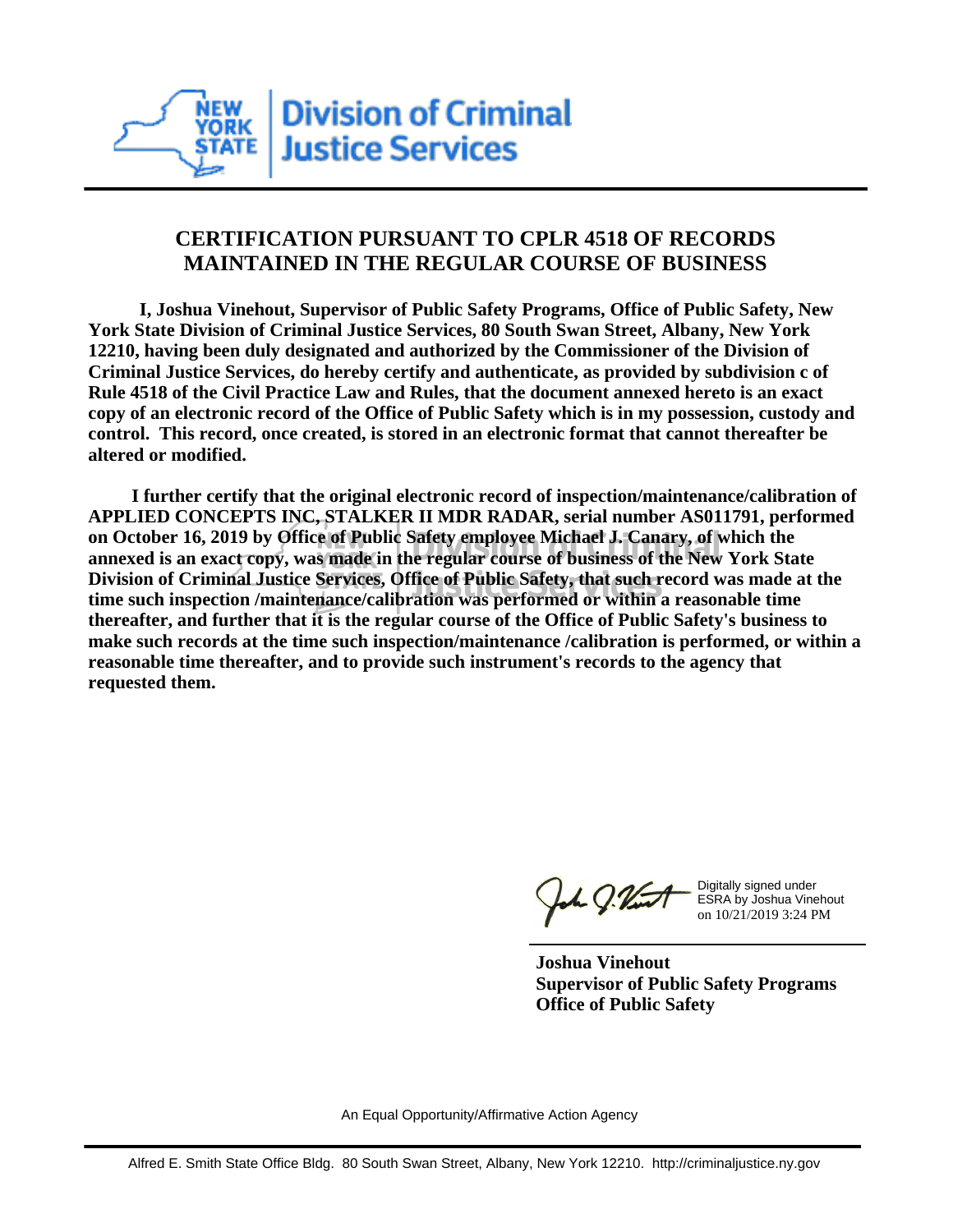## **RADAR RECORD OF INSPECTION / MAINTENANCE / CALIBRATION**

**Name of Submitting Agency: Stony Point Town Police Department Manufacturer: APPLIED CONCEPTS INC Model: STALKER II MDR Date: October 16, 2019 Serial Number: AS011791**

 **I hereby certify that APPLIED CONCEPTS INC RADAR, model STALKER II MDR, serial number AS011791/ / N/A / / N/A, has been calibrated using standards whose accuracies are established by the National Bureau of Standards, or have been derived by the ratio type of self calibration techniques. Calibration has been effected by controlled tests performed on the date indicated above.**

| <b>Test No</b> | <b>Internal Standard</b>                   | <b>Test Result</b> |
|----------------|--------------------------------------------|--------------------|
|                | <b>PAS MPH</b>                             | <b>PAS MPH</b>     |
| <b>Test No</b> | <b>Certification Standard (Stationary)</b> | <b>Test Result</b> |
|                | 40 MPH                                     | 40 MPH             |
|                | 25 MPH<br><b>YORK</b>                      | <b>25 MPH</b>      |
| <b>Test No</b> | <b>Certification Standard (Moving)</b>     | <b>Test Result</b> |
|                | <b>40 MPH</b>                              | 15 MPH             |
|                | <b>25 MPH</b>                              |                    |

**Turning Fork Certification / Date of Certification: October 16, 2019**

| <b>Serial Number</b> | <b>Frequency</b> | <b>Test Result</b> |
|----------------------|------------------|--------------------|
| FB332164             | .158 HZ          | 40 MPH             |

**The above stated tuning fork has been tested and found to oscillate at 4158 Hertz. It will cause a calibration signal of 40 MPH when used with a Doppler traffic radar operating at 34,700 Mhz.**

| <b>Serial Number</b> | Frequency | <b>Test Result</b> |
|----------------------|-----------|--------------------|
| FA226525             | 2609 HZ   | 25 MPH             |

**The above stated tuning fork has been tested and found to oscillate at 2609 Hertz. It will cause a calibration signal of 25 MPH when used with a Doppler traffic radar operating at 34,700 Mhz.**

 **I further certify that the entries made in these records were made at the time that the inspection /maintenance/calibration of the above identified RADAR was performed, or within a reasonable time thereafter.**

 *page 1 of 2* 

Digitally signed under ESRA by Michael J. Canary on 10/16/2019 10:59 AM

**Michael J. Canary Highway Safety Equipment Technician Office of Public Safety**

**\_\_\_\_\_\_\_\_\_\_\_\_\_\_\_\_\_\_\_\_\_\_\_\_\_\_\_\_\_\_\_\_\_\_\_\_\_**